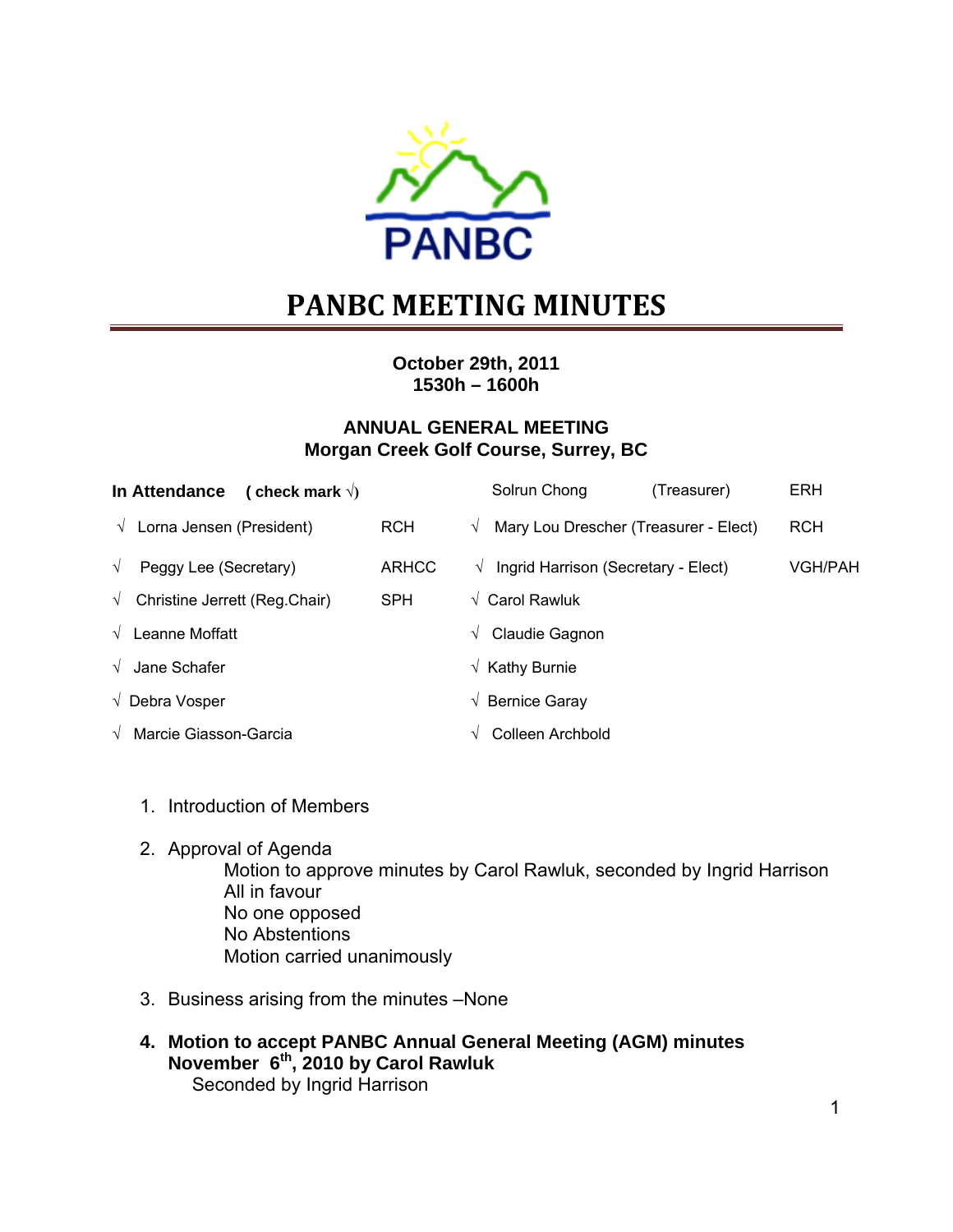All in favour No one opposed No Abstentions Motion carried unanimously

- 5. Update on BOD Election
	- a. Scrutineers: Hossein Atashnak and Colleen Archbold
	- b. Call for additional nominations from the floor No nominations from the floor
	- c. Call for vote

## **Motion for nomination of Mary Lou Drescher to take position of Treasure/Registrar by Peggy Klassen.**

 Seconded by Colleen Archbold All in favour No one opposed No Abstentions Motion carried unanimously

#### Can't read my writing for this motion. does anybody remember?

 **Motion by Christine Jerrett**  Seconded by Colleen Archbold All in favour No one opposed No Abstentions Motion carried unanimously

#### **Motion to nominate Christine Jerrett as Regional Chair by Ingrid Harrison.**

 Seconded by Jane Schafer All in favour No one opposed No Abstentions Motion carried unanimously

#### **Summary of BOD positions:**

President: Lorna Jensen continues Treasurer/Registrar: Solrun Chong – steps down Mary Lou Drescher - takes over position Secretary: Peggy Klassen – steps down Ingrid Harrison - takes over position

President -Elect: no nominations Treasurer/Registrar -Elect: no nominations Secretary-Elect: no nominations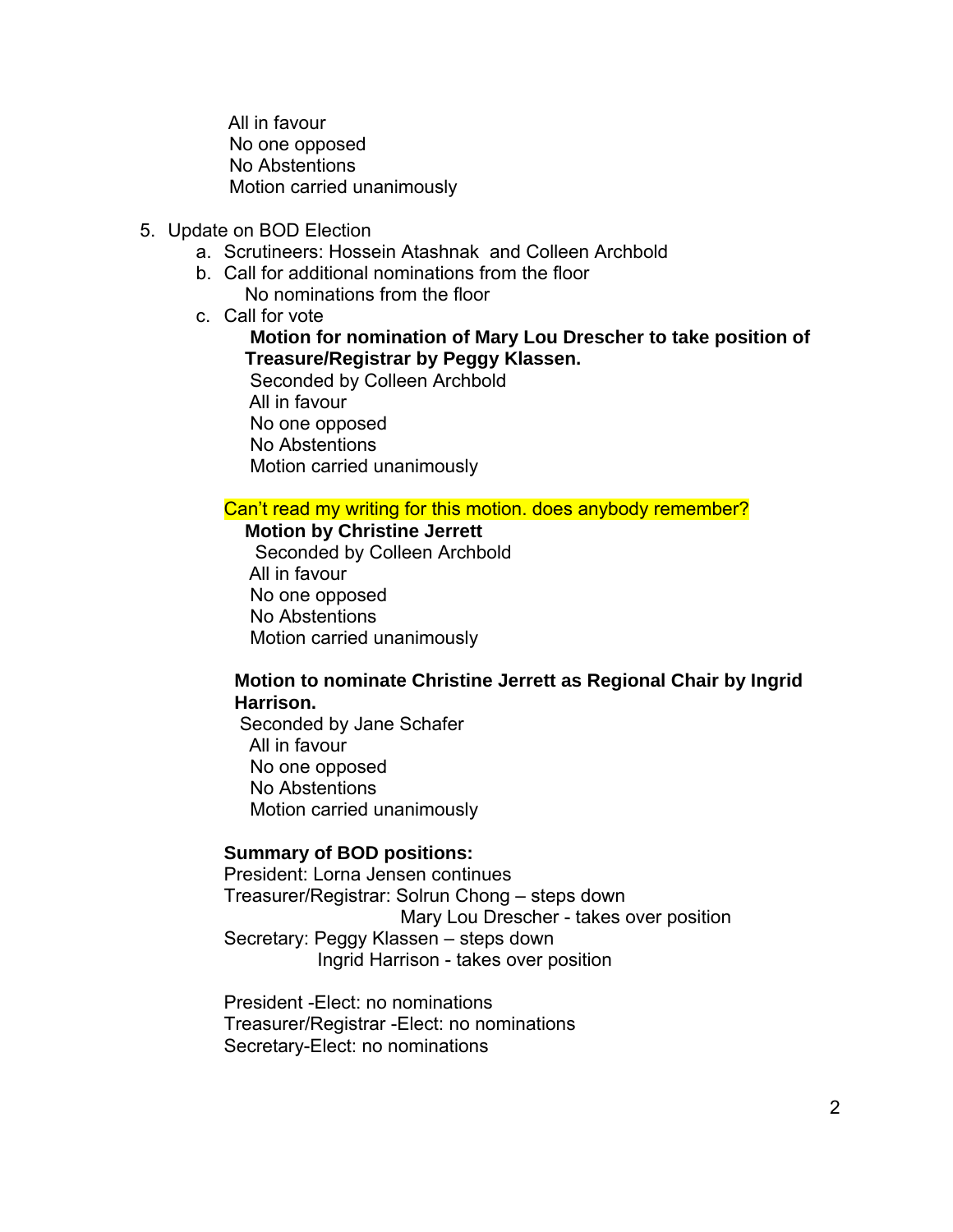- 6. Jurisdictional Reports
	- none available
	- Interior Health willing to bring information back to their region
- 7. Financial Report
	- a. Membership to date: 139 members
	- b. Conference update: Current bank balance: \$9360.08 will break even for this conference day October 29<sup>th</sup>, 2011
- 8. PANBC Needing Volunteers
	- a. Newsletter Committee- no volunteers
	- b. Journal Group Interim Facilitator-Peggy Klassen
- 9. PANBC addition of Regional Representatives
	- a. Vancouver Island
	- b. Interior Health
	- c. Positions available:
		- i. Northern Health
		- ii. Provincial Health Services
	- d. Anesthesia Representative:
- 10. NAPANc Updates to follow:
	- a. Standards Committee Report: Standards are ready to order online Colleen Archbold reporting – new amendments to the Standards
	- b. Pediatric Resource Committee established May 27<sup>th</sup> 2010
- 11. PACU Certification Exams Update-We will be working on this year
	- a. CNA will have us listed once we complete a certification exam
	- b. Date planning for certification coming soon
		- i. Should it coincide with the AGM next year? not sure

# 12. NAPANc: Needing Volunteers

- a. Fundraising Committee: Laura Van Loon
- b. Nomination Committee
- 13. NAPANc
	- a. Needs a copy of AGM min. (new)
		- i. To officiate for insurance & liability purposes
	- b. Asking for copy of yearly C&B as well
		- i. C&B should be posted for General Public
		- ii. Notification to members (60 days prior AGM for changes)
- 14. International Conference
	- a. Oct 3, 4 and  $5<sup>th</sup>$  2011- Great success 400 nurses